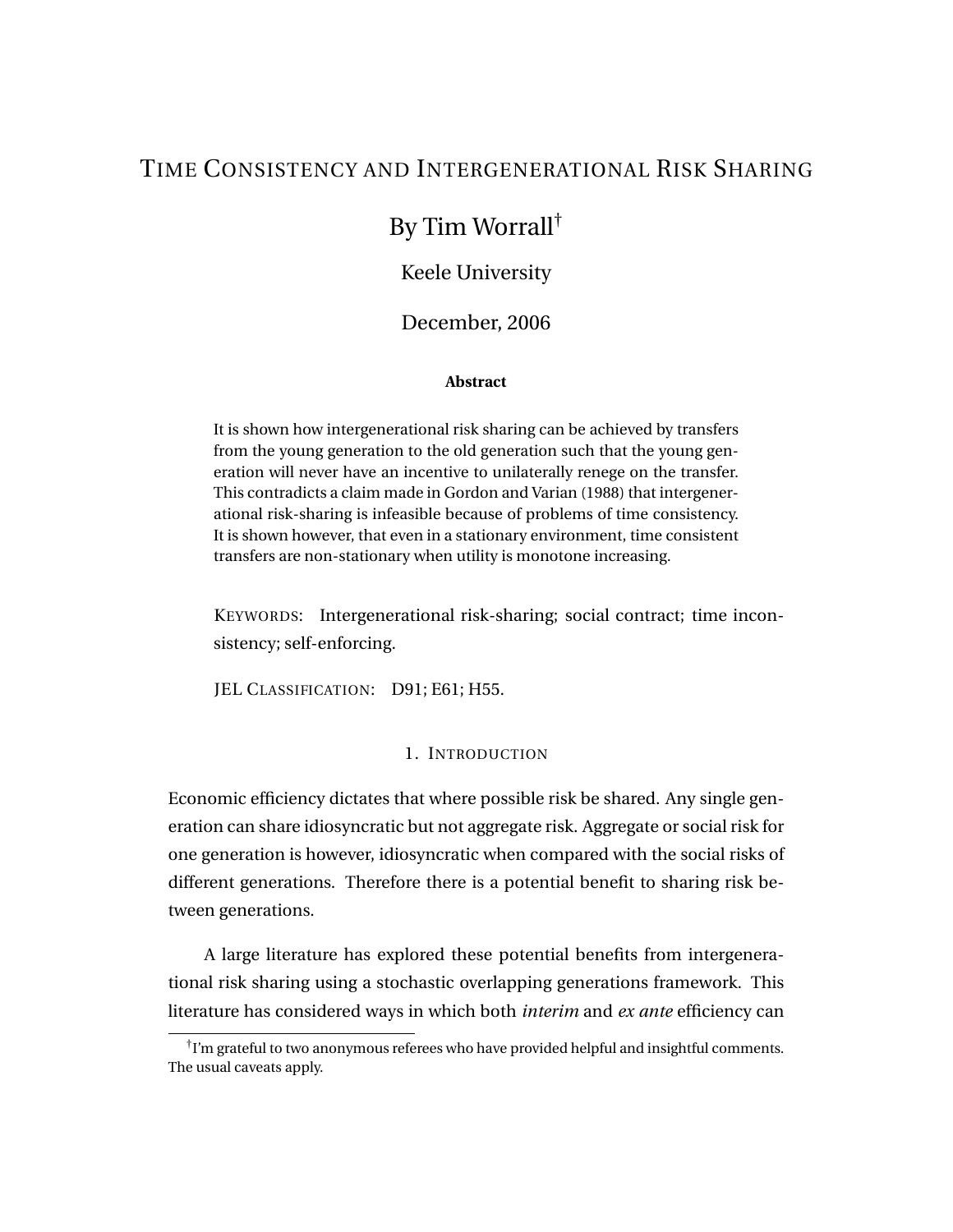be enhanced through market mechanisms and pay-as-you-go social security schemes under a variety of different assumptions about production possibilities and the stochastic processes generating risk. $^1\,$  In addition a number of papers, such as Krueger and Kubler (2006) and Gottardi and Kubler (2006), have used models of this type to estimate the welfare gains from social security reform by improving risk sharing across generations.

Despite the success of this literature less attention has been paid to the issue of the time consistency of any social security scheme. Whilst it might be possible to devise risk sharing programs such that every generation benefits from the scheme at the time of birth, *ex post* there may be states where agents will not voluntarily contribute to the system. If such states occur then the scheme is not time consistent. One reason why less attention has been paid to the time consistency problem is that in their seminal article Gordon and Varian (1988) came to the stark conclusion that "*an intergenerational risk-sharing scheme is infeasible due to problems of time consistency*".<sup>2</sup> Thus they conclude that without some commitment intergenerational risk sharing is impossible.

The impossibility of time consistent intergenerational risk sharing however, sits somewhat uneasily with the strategic "pension games" considered by Hammond (1975) and the folk theorem conclusions of non-stochastic overlapping generation games, e.g. Crémer (1986), Kandori (1992) and Smith (1992). Consider, for example, the case where the old and young play a prisoners' dilemma game. The old will always defect as there is no future payoff. Nevertheless the young may play co-operate in the expectation that the future young will also play co-operate against them when they are old. If the young deviate to defect, then subsequent play is for all future players to defect at each period, which is the one-shot Nash equilibrium. If the discount factor is large enough, the threat is credible and the players will prefer to co-operate when young. In the limit if the discount factor is close enough to one, then a folk theorem result emerges that

 $1$ See e.g. Weiss (1980), Enders and Lapan (1982), Smith (1982), Gordon and Varian (1988), Hassler and Lindbeck (1997), Thøgersen (1998), Marini and Scaramozzino (1999), Demanage (2002), Thøgersen (2003) and Demanage (2005).

<sup>2</sup>Gordon and Varian (1988), p.195.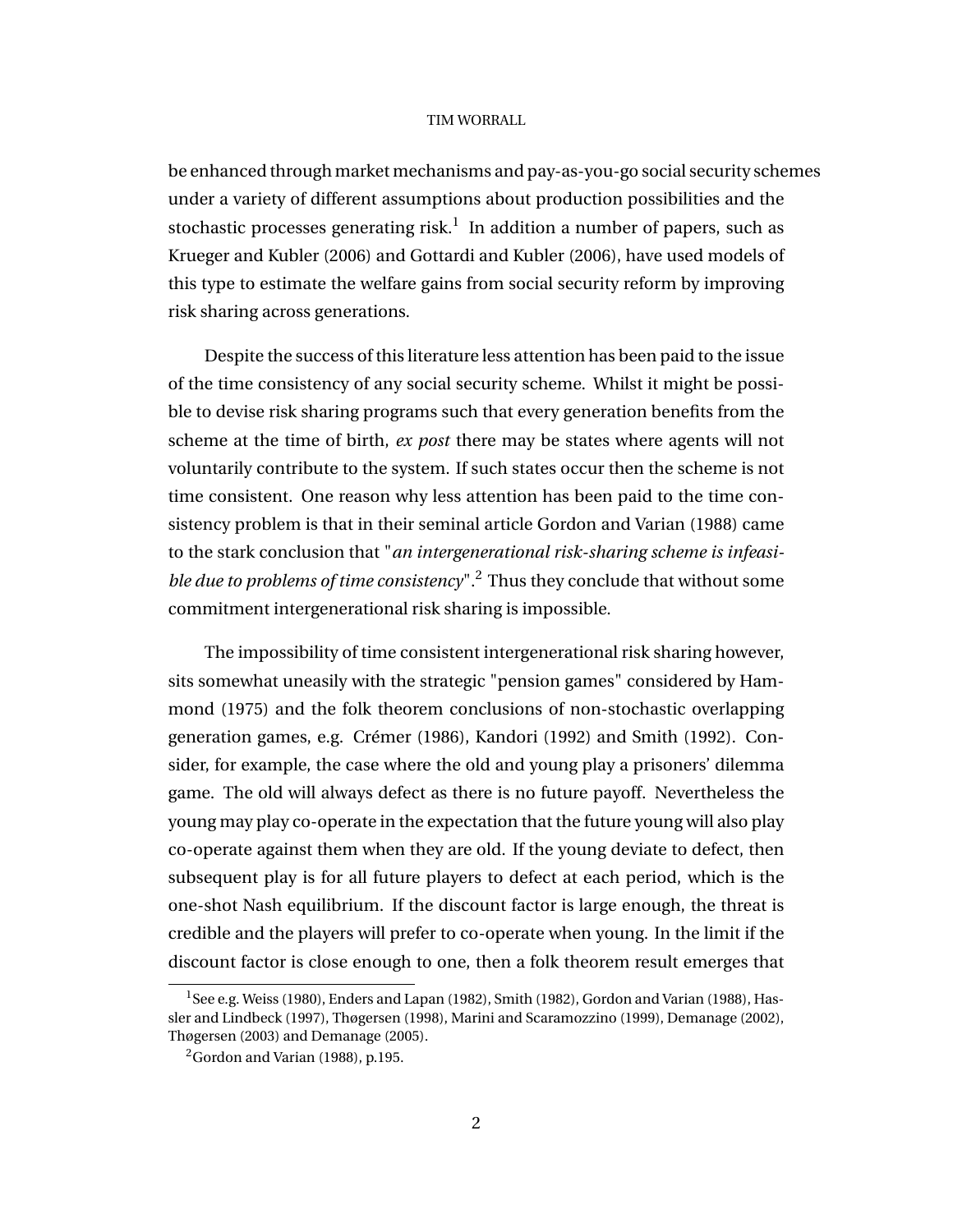any individually rational payoffs are sustainable as a sub-game perfect equilibrium. With this interpretation social security might arise from a social contract between the generations and is enforced by a threat of breakdown in cooperation without a need for any external commitment devise.

This paper shows that these two strands of the literature are not completely inconsistent. Intergenerational risk sharing is possible through a purely social contract between generations. Section 4 shows that Gordon and Varian (1988) were correct in asserting that there can be no time consistent intergenerational risk sharing scheme if utility is monotone increasing and transfers are restricted to be *stationary*. However, the pension games approach suggests that by relaxing the assumption of stationarity and allowing the risk sharing scheme to exhibit *history dependence* it will be possible to share risk across generations and achieve time consistency. Section 5 confirms this supposition. Since the purpose here is only to show existence of time consistent intergenerational risk sharing Section 5 constructs an example using a simple two-state variant of the Gordon-Varian model. Moreover, it shows that it is possible to construct time consistent intergenerational risk sharing schemes that are actuarially fair. In these actuarially fair schemes the expected transfer of the young have a martingale property so that on average each young generation pays into the scheme the same amount as the immediately proceeding generation.

The paper proceeds as follows. Section 2 presents the Gordon-Varian model. Section 3 considers feasible transfer schemes when commitment exists. Section 4 considers the time consistency issue and Section 5 constructs examples of time consistent risk sharing schemes. Section 6 discusses these results and possible directions for future research.

## 2. THE SIMPLE GORDON-VARIAN MODEL

Gordon and Varian (1988) provided a simple and powerful overlapping generations model of intergenerational risk sharing which has been used extensively in subsequent work such as Thøgersen (1998) and Marini and Scaramozzino (1999). Here we present the simplest version of the Gordon-Varian model. Agents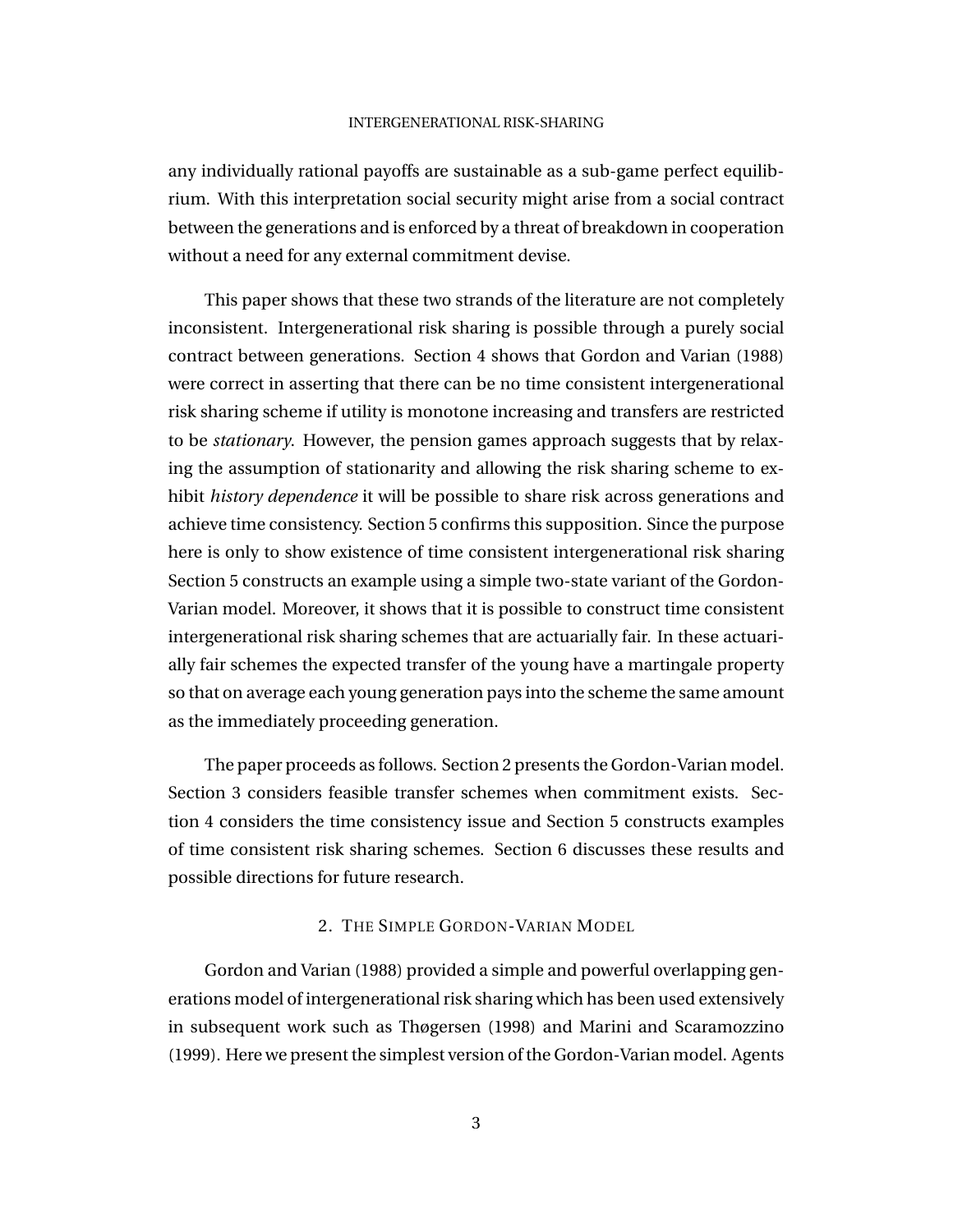live for two periods. They earn a non-random wage, *w* when young and consume only when old. If the young agent has an income of *w*, then it is saved and produces a return of *w* − *ε*, <sup>3</sup> where *ε* is a random variable with mean E[*ε*] = 0 and variance Var[ $\epsilon$ ] =  $E[\epsilon^2]$  =  $\sigma^2$  > 0. The realizations of  $\epsilon$  is the same for all members of the generation and occurs after the previous generation has died but before the new generation is born, so that all risk in the economy at any one point in time is aggregate risk. For simplicity there is no population growth. It is assumed that utility when old depends on the mean and variance of consumption according to a mean-variance utility function  $U = E[c] - Var[c]$ ,<sup>4</sup> where  $c = w - \varepsilon$  is the random old age consumption. The  $\varepsilon$  are *i.i.d.* random variables, so that absent any transfers, each generation has an autarky utility of  $w$  –  $\sigma^2.$ 

This model is well-suited to its purpose of examining intergenerational risk sharing. To see this suppose that  $\varepsilon = 0$  so that there is no uncertainty. It has been shown by Samuelson (1958) and Shell (1971) in non-stochastic overlapping generations models that a Pareto-improvement can sometimes be found where each generation passes resources backward to the previous generation. This is also the case here. To see this let  $x_t$  denote the transfer from the young alive at time *t* to the old alive at time *t* and let  $x_t = 1 - \beta^t$  for  $\beta \in (0, 1)$ . Then consumption of the old at date *t* is  $c_t = w - x_{t-1} + x_t = w + (1 - \beta)\beta^{t-1} > w$ . Thus each generation receives a slightly greater transfer when old than it makes when young and hence consumption is raised above *w* but to a diminishing extent for each generation. Such schemes are not actuarially fair in that each generation transfers more into the scheme than the previous generation as  $x_t > x_{t-1}$ .<sup>5</sup>. When examining intergenerational risk-sharing we shall therefore want to consider only transfer schemes that do not require transfers to increase on average from one

<sup>3</sup>This is the simplest model presented in Gordon and Varian (1988) but the sign on *ε* reversed so that the transfers to the old defined below are positive when the shock is negative and income reduced  $(\varepsilon > 0)$ .

<sup>&</sup>lt;sup>4</sup>This is the standard constant absolute risk aversion mean-variance utility function  $U = E[c]$  –  $(1/2)A\text{Var}[c]$ , with  $A = 2$ . We shall for convenience frequently use the mean-variance framework but will also demonstrate that the key results do not depend on this choice of utility function and apply equally for any strictly increasing and strictly concave utility function.

<sup>&</sup>lt;sup>5</sup>If  $\beta$  = 0 then  $x_t$  = 1 and only the first generation benefits.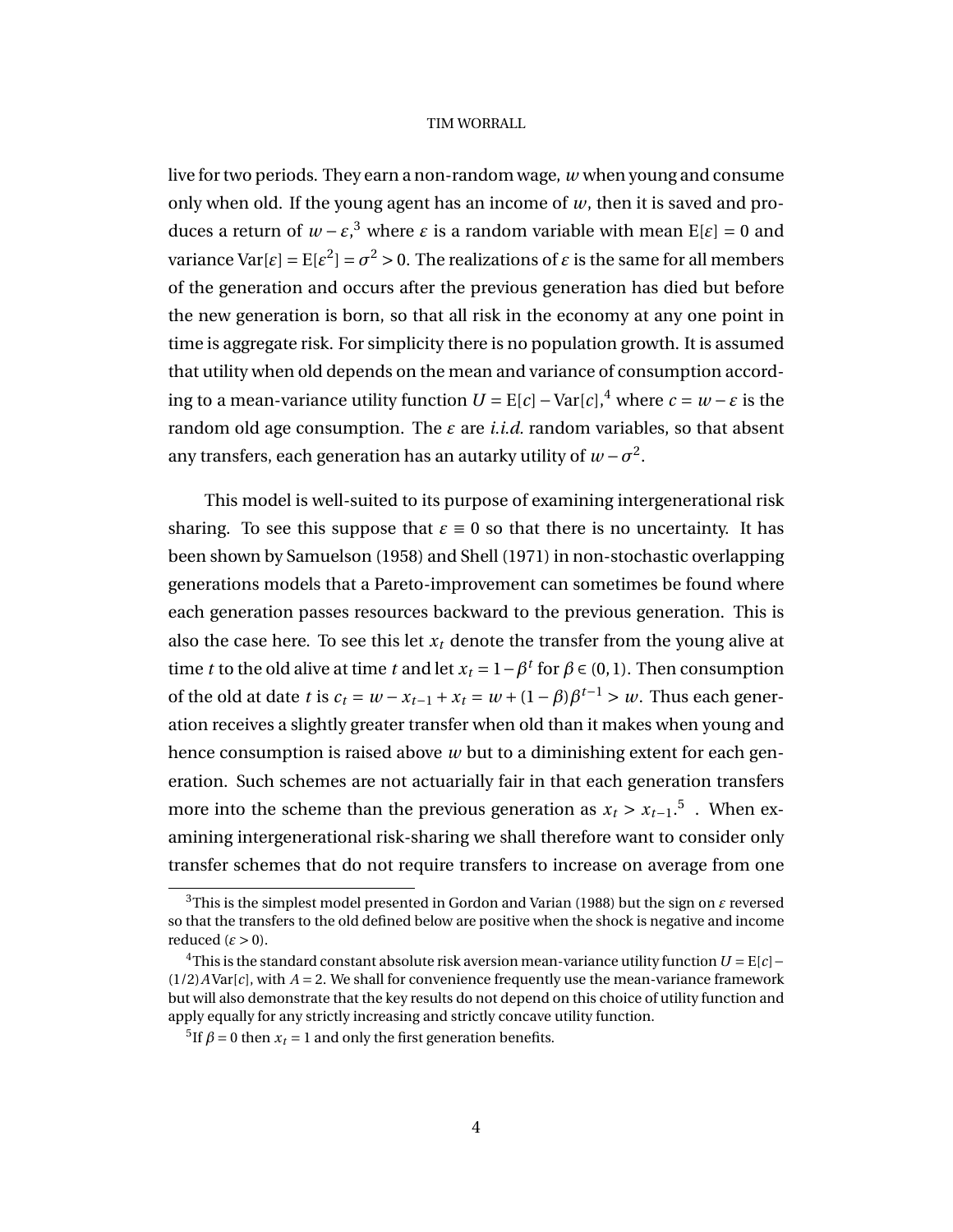generation to the next, so that absent uncertainty the welfare of all generations cannot be improved.

### 3. WITH COMMITMENT

To examine intergenerational risk sharing we suppose that the transfer *x<sup>t</sup>* from the young alive at time *t* to the old alive at time *t* can be conditioned on current and past shocks. With uncertainty we shall want to allow  $x_t < 0$  so that there may be a transfer from the old to the young. We first consider as a benchmark the case in which there is full commitment and it is possible to enforce the transfer  $x_t$ . The following scheme of transfers works quite well. Let  $x_1 = \varepsilon_1$ . The consumption of the old at time  $t = 1$  is therefore  $w$  with a utility of  $w$  since the randomness is completely eradicated. The return of the old at time  $t = 2$  is *w* − *x*<sub>1</sub> −  $\varepsilon$ <sub>2</sub> = *w* −  $\varepsilon$ <sub>1</sub> −  $\varepsilon$ <sub>2</sub>, therefore let *x*<sub>2</sub> =  $\varepsilon$ <sub>1</sub> +  $\varepsilon$ <sub>2</sub> so that again consumption of the old at time  $t = 2$  is certain and equal to *w* with utility of *w*. In general the transfer will satisfy<sup>6</sup>

(GV<sup>\*</sup>) 
$$
x_{t} = \begin{cases} 0 & \text{For } t = 0\\ x_{t-1} + \varepsilon_{t} = \sum_{i=1}^{t} \varepsilon_{i} & \text{For } t \ge 1. \end{cases}
$$

With this transfer scheme GV<sup>\*</sup> the consumption of the old alive at time *t* is  $c_t$  =  $w - x_{t-1} - \varepsilon_t + x_t = w$  which is independent of the the shock  $\varepsilon_t$ . Essentially since risk is all idiosyncratic across the generations it can be effectively eliminated by pooling over all generations, *all good or bad luck is transferred to the future*. This scheme though has an important feature that makes it undesirable. Although  $E[x_t] = 0$  so on average each generation transfers nothing to the current old generation the variance of the transfer is  $Var[x_t] = t\sigma^2$ , so the transfer is growing without bound. As there is no borrowing it is natural that any feasible scheme should satisfy a non-negativity constraint on the income of the young at date *t*:

$$
(1) \t\t y_t = w - x_t \ge 0 \t\t \forall t.
$$

<sup>6</sup>The reason for the label will be explained shortly.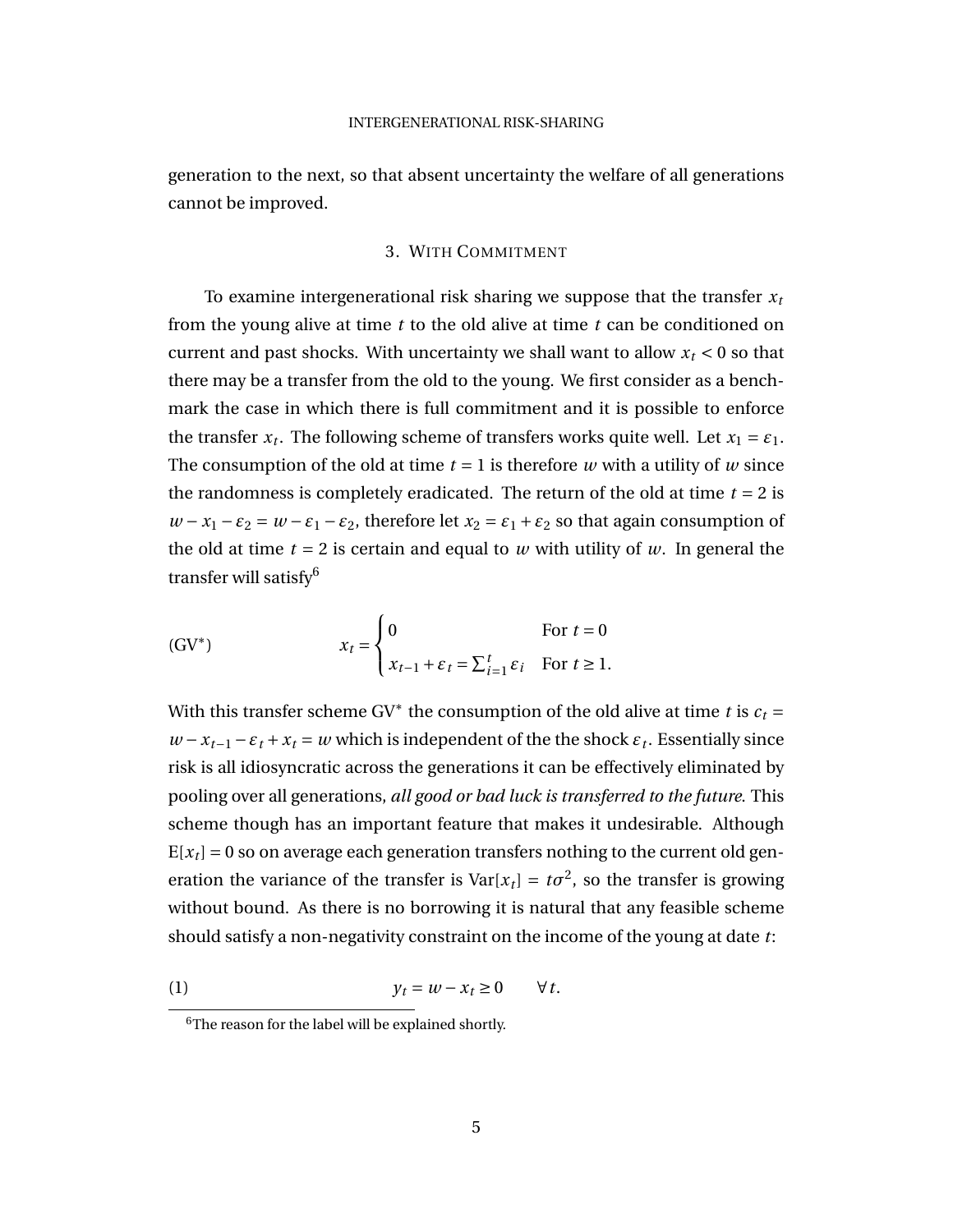As the variance of the transfer is unbounded, no matter how large is *w*, this transfer scheme will violate (1) with probability one in finite time.<sup>7</sup>

The scheme actually considered by Gordon and Varian (1988) is a variant of the above scheme that has equal risk-sharing between  $n \geq 2$  generations.

(GV<sup>n</sup>) 
$$
x_{t} = \begin{cases} 0 & \text{for } t = 0\\ x_{t-1} + \varepsilon_{t} - \sum_{i=0}^{t-1} \frac{\varepsilon_{t-i}}{n} & \text{for } t < n\\ x_{t-1} + \varepsilon_{t} - \sum_{i=0}^{n-1} \frac{\varepsilon_{t-i}}{n} & \text{for } t \ge n. \end{cases}
$$

Then consumption of the old alive at time *t* is  $c_t = w - x_{t-1} - \varepsilon_t + x_t = w - \sum_{i=0}^{n-1} \frac{\varepsilon_{t-i}}{n}$ *n* with  $E[c_t] = w$  and  $Var[c_t] = \frac{\sigma^2}{n}$  $\frac{\sigma^2}{n}$  for  $t \geq n$ . The utility of the old alive at time *t* is  $u = w - \frac{\sigma^2}{n}$  $\frac{\partial^2}{\partial n}$ . The scheme works best when *n* is large and as  $n \to \infty$  utility tends to the first-best level. Again however there is a conflict with the inequality (1). The variance of the transfer is given by<sup>8</sup>

(2) 
$$
Var[x_t] = \frac{n-1}{n} \frac{2n-1}{6} \sigma^2.
$$

This is increasing without bound in *n* so that as *n* is increased (1) is violated, and hence the scheme will become infeasible, with probability one in finite time.

Another simple way to bound the variance of the transfer (apart from choosing *n* small) is to have less risk-sharing over time. A simple scheme that does this is

(DRS) 
$$
x_t = \begin{cases} 0 & \text{For } t = 0\\ x_{t-1} + \beta^{t-1} \varepsilon_t & \text{For } t \ge 1 \end{cases}
$$

<sup>7</sup>The scheme GV<sup>∗</sup> has a Ponzi-like property that the transfer the young make at date *t* is refunded by the transfer of young at date *t*+1. However, it is not strictly a Ponzi game (see O'Connell and Zeldes, 1988) as there is no borrowing. Like a Ponzi game, in which the discounted value of debt is strictly positive for all long enough time horizons, the scheme GV<sup>∗</sup> has the property that constraint (1) .

<sup>&</sup>lt;sup>8</sup>This variance is calculated from the recurrence relation and the proof is given in the Appendix.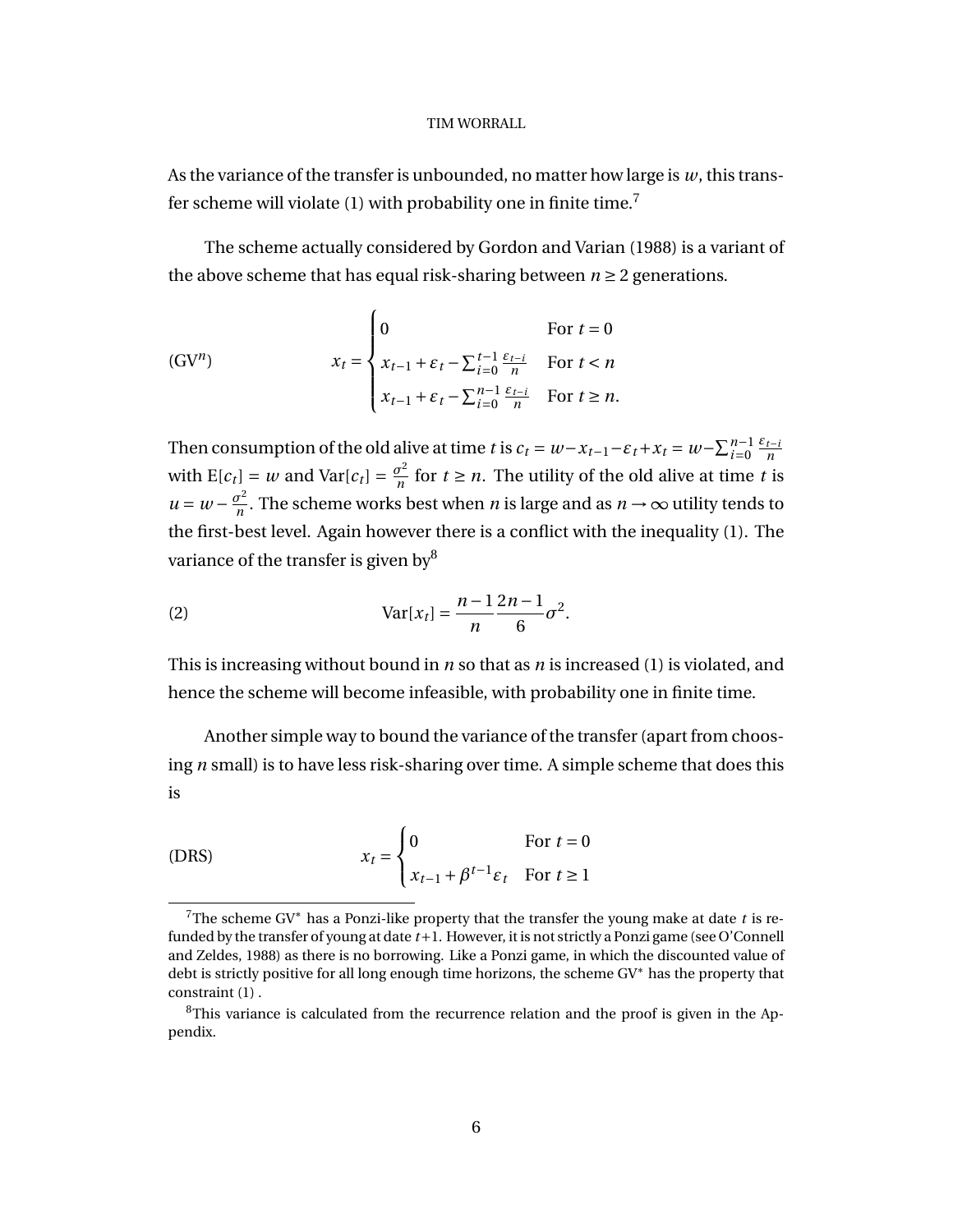where  $\beta \in (0, 1)$ . This offers complete insurance at date  $t = 1$  as  $x_1 = \varepsilon_1$ . Consumption at time *t* is  $c_t = w - (1 - \beta^{t-1})\varepsilon_t$ , so  $E[c_t] = w$  and  $Var[c_t] = \sigma^2(1 \beta^{t-1}(2-\beta^{t-1})$ ) which is increasing over time. The utility of the generation born at *t* − 1 is  $w - \sigma^2 (1 - \beta^{t-1}(2 - \beta^{t-1}))$ , which although declining over time toward the autarky level, provides a Pareto-improvement over autarky for each generation. Moreover the expected transfer is  $E[x_t] = 0$  and although the variance of the transfer is increasing over time,  $Var[x_t] \rightarrow \sigma^2/(1-\beta^2)$  as  $t \rightarrow \infty$ . Thus provided the support of  $\varepsilon$  is small relative to  $w$  the Pareto-improvement can be achieved without violating  $(1)$ .

#### 4. TIME CONSISTENCY AND SELF-ENFORCEMENT

In this section we consider the sequence of transfers as a kind of social contract in which any generation may freely renege if it is to their advantage. Let  $h^t = (\varepsilon_1, \varepsilon_2, ... \varepsilon_t)$  be a history of shocks. A social contract is a sequence of transfers  $(x_t(h^t))$  such that no generation will find it to their advantage to renege on any transfer  $x_t(h^t)$ . The social contract<sup>9</sup> then has to satisfy two types of constraint. First it must satisfy an *ex post* or time consistency constraint requiring the old should not lose in making a transfer and secondly an *interim* or self-enforcing constraint that the young can benefit from making the prescribed transfer given the expectation of a future transfer as specified in the social contract.

The time-consistency constraint for the old generation at time *t* is

$$
u(w - \varepsilon_t - x_{t-1}(h^{t-1}) + x_t(h^{t-1}, \varepsilon_t)) \ge u(w - x_{t-1}(h^{t-1}))
$$

for all *ε<sup>t</sup>* . It is therefore clear that the old will never make a transfer to the young as they have nothing to gain from such a transfer no matter what the utility function. Thus we must have

$$
(3) \t\t x_t(h^t) \ge 0 \t \forall h^t.
$$

<sup>&</sup>lt;sup>9</sup>The notion of a contract is used here in its loosest sense as it may be purely implicit with nothing written down and with no recourse to legal remedies if the contract is not adhered to.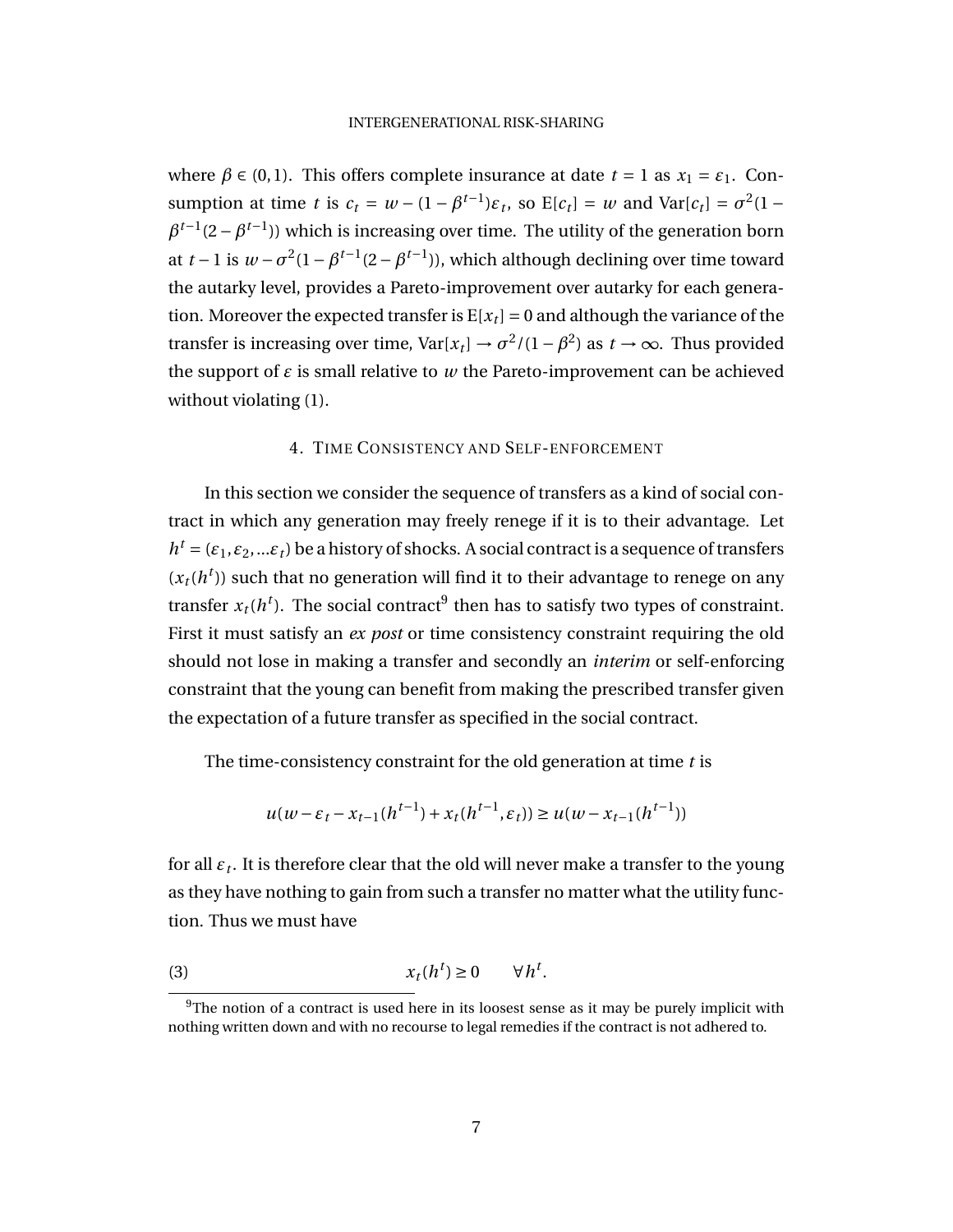This is exactly as in the prisoners' dilemma game described in the introduction. The old never have an incentive to co-operate. Nevertheless the young may still have an incentive to make a transfer in anticipation of transfers to them by the future young. This is an important feature of the time consistent social contract, any contract has a contingent pension provision. Thus in the terms of Rangel and Zeckhauser (2001) all trade involves backward transfers with no forward transfers from old to young generations. Notice that neither the scheme GV<sup>∗</sup> nor the Gordon-Varian *n* generation scheme GV*<sup>n</sup>* nor the declining risk-sharing scheme DRS discussed in Section 3 respect this constraint since they all involve forward transfers from the old to the young after some histories. None of these schemes is therefore time consistent.

We now consider the self-enforcement constraint faced by the young generation. We've supposed that any failure by the young at time *t* to make the appropriate transfer results in a breakdown of trust and the social contract dissolves thereafter,  $x_t = 0 \quad \forall \tau > t$ . Then clearly if the young at time *t* are to renege they will choose  $x_t = 0$  and this is a Nash equilibrium exactly as in the prisoners' dilemma game. The young may have an incentive to make the current transfer if they anticipate that the young next period will also make a transfer next period if they suffer a bad shock and  $\varepsilon > 0$ . Consumption of the old at time  $t + 1$  is  $c_{t+1}(h^{t+1}) = w - x_t(h^t) - \varepsilon_{t+1} + x_{t+1}(h^{t+1})$ . For a given value of  $x_t$ , the constraint for the young at time *t* is

(4) 
$$
E[u(w - \varepsilon_{t+1} - x_t(h^t) + x_{t+1}(h^t, \varepsilon_{t+1}))|h^t] \ge E[u(w - \varepsilon_{t+1})].
$$

This equation says that the young at time *t*, knowing the shock  $\varepsilon_t$  and the called for transfer in that state,  $x_t(h^{t-1}, \varepsilon_t)$ , will prefer to make the transfer given what they can expect in their old age, rather than making no transfer and receiving no transfer in their old age in return. The constraint (4) makes it clear that there can be no intergenerational risk sharing with stationary transfers. To see this suppose that the transfer *x* depends only on the current shock,  $\varepsilon$ , say that  $x =$ *g*(*ε*). Since the constraint must hold for any  $\varepsilon_t$ , it hold for  $x_{max} = \max\{g(\varepsilon_t)\}\)$ . But then for any monotone increasing function  $u(w - \varepsilon_t - x_{max} + g(\varepsilon_t)) \le u(w - \varepsilon_t)$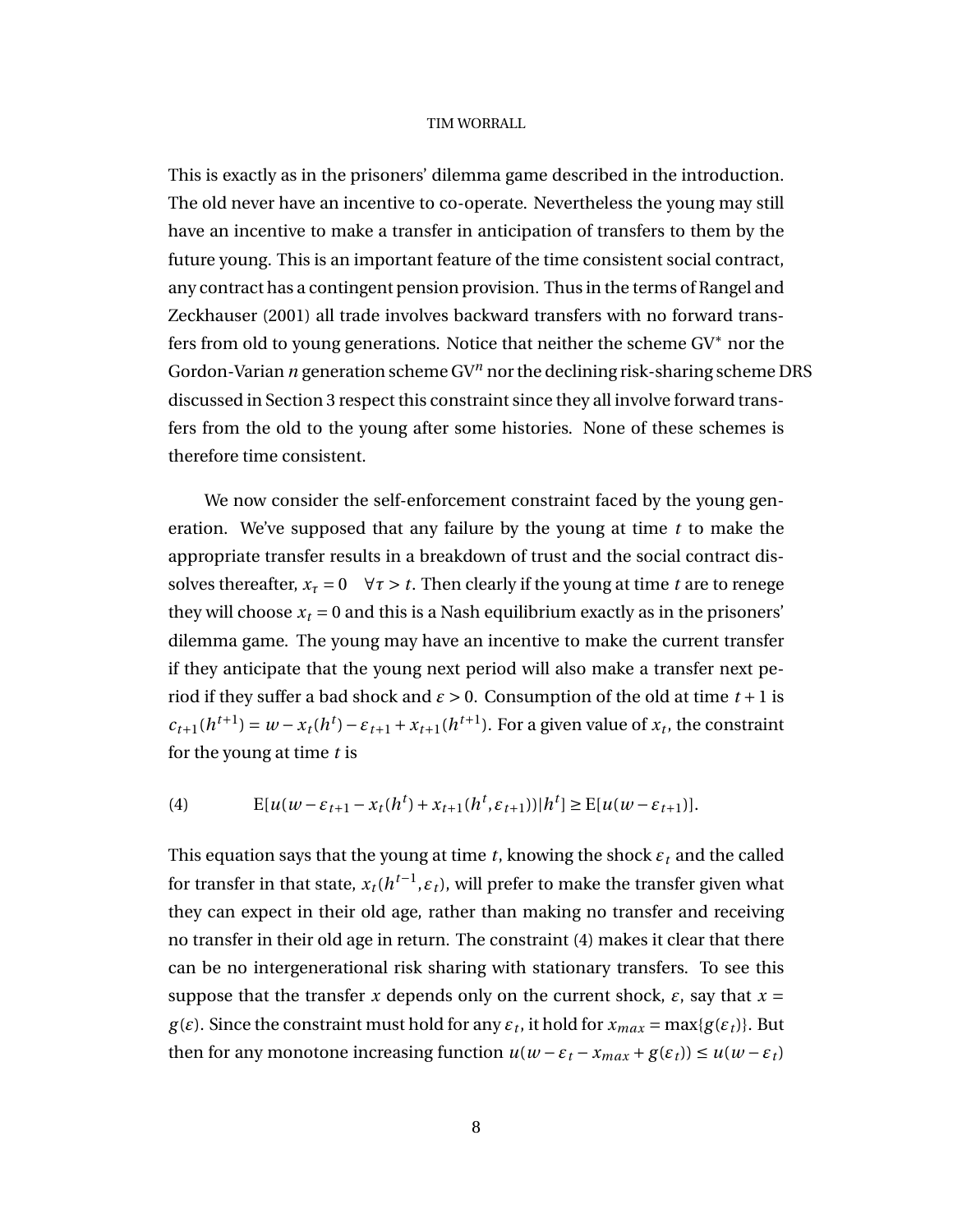as  $g(\varepsilon_t)$  − *x*<sub>*max*</sub> ≤ 0. Thus if any intergenerational risk sharing can be achieved, it cannot be achieved through a stationary transfer scheme.

The inequality (4) can be expressed even more simply in the mean-variance framework of Gordon-Varian. The expected consumption at time  $t+1$  is  $E[c_{t+1}] =$  $w - x_t + E[x_{t+1}]$  and the variance of consumption at date  $t + 1$  is  $Var[c_{t+1}] = \sigma^2 +$ Var[ $x_{t+1}$ ] – 2Cov[ $x_{t+1}$ , $\varepsilon_{t+1}$ ]. The young at time *t* will not renege on the transfer *x<sup>t</sup>* provided

$$
w - x_t + \mathbb{E}[x_{t+1}] - (\sigma^2 + \text{Var}[x_{t+1}] - 2\text{Cov}[x_{t+1}, \varepsilon_{t+1}]) \ge w - \sigma^2 \qquad \forall \, t.
$$

This can be rewritten in terms of the transfer at date *t* as

(5) 
$$
x_t \leq E[x_{t+1}] - Var[x_{t+1}] + 2Cov[x_{t+1}, \varepsilon_{t+1}] \qquad \forall t.
$$

The mean variance formulation is convenient because if the social contract provides future insurance then  $Cov[x_{t+1}, \varepsilon_{t+1}] \ge 0$ . Thus the inequality (5) demonstrates that the young will make the transfer when they expect the transfer next period to be high enough and when the future insurance offered is sufficiently great.

### 5. EXAMPLE

We shall now be interested in finding a risk-sharing arrangement that is feasible, i.e. satisfies the non-negativity requirement (1), is time consistent i.e. satisfies (3) and is self-enforcing i.e. satisfies (4) in general and (5) in the meanvariance context. As stationary schemes of intergenerational risk-sharing cannot be supported in general, the calculation of the optimum non-stationary scheme is difficult. Thus the purpose of this paper is only to show that it is possible to have time consistent intergenerational risk sharing. It is therefore sufficient to construct examples which show that such schemes exist. In this section it is shown that it is possible to have a time consistent social contract of intergenerational risk-sharing. Here we consider a simple two-state example. Suppose *ε*  $\in$   $\{-\sigma, \sigma\}$  with equal probability and assume that  $w > \sigma$ . Two schemes will be considered; a stationary scheme which satisfies the constraints for the mean-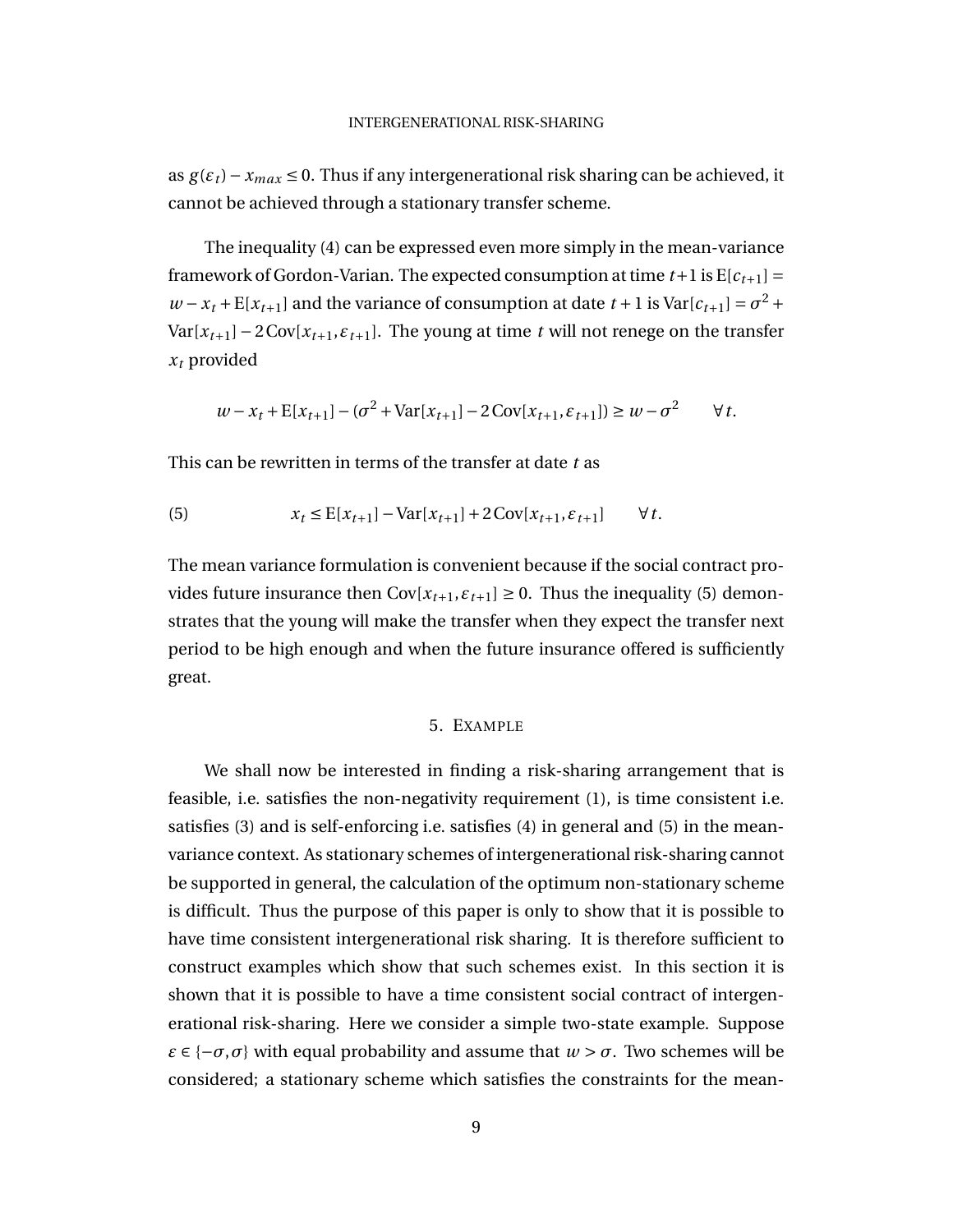|            |                               | date t                                                |              |
|------------|-------------------------------|-------------------------------------------------------|--------------|
|            |                               | $\varepsilon_t = -\sigma \mid \varepsilon_t = \sigma$ |              |
| date $t-1$ | $\varepsilon_{t-1} = -\sigma$ | $w + \sigma$                                          | w            |
|            | $\varepsilon_{t-1} = \sigma$  | 11)                                                   | $w - \sigma$ |

Table 1: Consumption at date *t* for two generation scheme

variance utility and a non-stationary scheme which satisfies the constraints for any risk averse utility function.

Before considering these two schemes we first examine the two benchmarks of autarky and the Gordon-Varian two generation scheme. In autarky consumption is either *w*−*σ* or *w*+*σ* with equal probability. Hence expected consumption is  $E[c_t] = w$  and the variance of consumption is  $Var[c_t] = \sigma^2$ . Expected utility is  $w - \sigma^2$ . In the Gordon-Varian two generation scheme

(GV<sup>2</sup>) 
$$
x_t = x_{t-1} + \varepsilon_t - \frac{1}{2} (\varepsilon_t + \varepsilon_{t-1}); \qquad x_0 = 0; \ \varepsilon_0 = 0.
$$

So  $c_t = w - x_{t-1} - \varepsilon_t + x_t = w - \frac{1}{2}$  $\frac{1}{2}(\varepsilon_t + \varepsilon_{t-1})$ . Thus consumption takes on one of four possible values shown in Table 1, each cell occurring with equal probability We have  $E[c_t] = w$  and  $Var[c_t] = \frac{1}{2}$  $\frac{1}{2}\sigma^2$ . So that utility is *w* −  $\frac{1}{2}$  $\frac{1}{2}\sigma^2$ , for each generation beyond the first (the first generation have utility  $w - \frac{1}{4}$  $\frac{1}{4}\sigma^2$ ). Clearly this scheme does not satisfy the time consistency constraint, (3), e.g.  $x_1 = \frac{1}{2}$  $\frac{1}{2}\varepsilon_1$  which is negative if  $\varepsilon_1 = -\sigma$ . It does however satisfy the other two constraints. To check (5) we take  $x_{t-1}$  and  $\varepsilon_{t-1}$  as given, to find  $E[x_t] = x_{t-1} - \frac{1}{2}$  $\frac{1}{2}\varepsilon_{t-1}$ , Var[ $x_t$ ] =  $\frac{1}{4}$  $\frac{1}{4}\sigma^2$  and  $Cov[x_t, \varepsilon_t] = \frac{1}{2}$  $\frac{1}{2}\sigma^2$ , so  $E[x_t] - (Var[x_t] - 2Cov[x_t, \varepsilon_t]) = x_{t-1} - \frac{1}{2}$  $\frac{1}{2}\varepsilon_{t-1} + \frac{3}{4}$  $\frac{3}{4}\sigma^2$ . Thus (5) is satisfied as  $\varepsilon_{t-1} \leq 1\frac{1}{2}$  $\frac{1}{2}\sigma^2$ . With  $n = 2$ ,  $x_t = \pm \frac{1}{2}\sigma^2$ , so that  $E[x_t] = 0$  and (1) is satisfied.

Since the mean-variance utility is non-monotonic it is actually possible to find a stationary scheme that is time consistent provided  $\sigma$  is not too small.<sup>10</sup> To see this consider the following simple stationary scheme which does just as well

 $^{10}$ If the risk-sharing scheme is to satisfy the constraints, then the risk-sharing benefits should not be too small.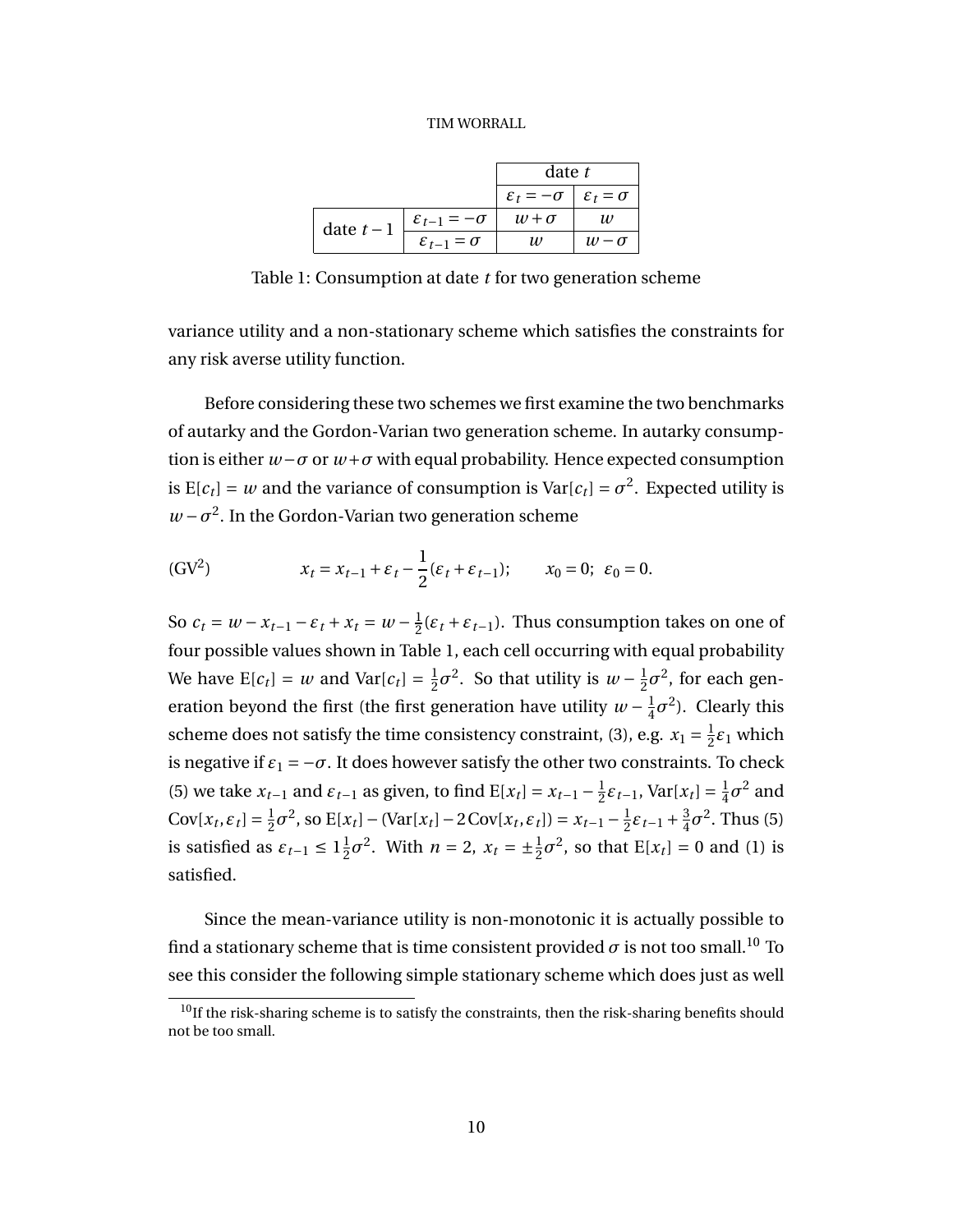as the two-generation scheme but satisfies the constraints (1), (3) and (5):

$$
x_t = \sigma \qquad if \qquad \varepsilon_t = \sigma
$$
  
\n
$$
x_t = 0 \qquad if \qquad \varepsilon_t = -\sigma.
$$

This scheme is stationary because the transfer depends only on the current state and not the past history. It satisfies (3) by construction. Constraint (1) is satisfied as  $x_t$  is at most  $\sigma$  and by assumption  $w > \sigma$ . It also clearly satisfies the requirement (3). With  $E[x_t] = \frac{1}{2}$  $\frac{1}{2}\sigma$ , Var[ $x_t$ ] =  $\frac{1}{4}$  $\frac{1}{4}\sigma^2$  and  $Cov[x_t, \varepsilon_t] = \frac{1}{2}$  $\frac{1}{2}\sigma^2$ , E[ $x_t$ ] – (Var[ $x_t$ ] –  $2 \text{Cov}[x_t, \varepsilon_t]$ ) =  $\frac{1}{2}$  $\frac{1}{2}\sigma^2 - (\frac{1}{4})$  $\frac{1}{4} - 1\sigma^2 = 1\frac{1}{4}$  $\frac{1}{4}σ^2$ . Since  $x_{t-1}$  is at most  $σ$ , the constraint (5) is always satisfied. To be explicit, suppose that  $\varepsilon_{t-1} = \sigma$  and the young at time *t* − 1 are required to make a transfer of  $\sigma$  to the old. If they do so, and the contract is adhered to by future generations, then their consumption next period will be either  $w - \sigma$  if  $\varepsilon_t = \sigma$  or  $w$  if  $\varepsilon_t = -\sigma$ . Expected consumption is  $w - \frac{1}{2}$  $\frac{1}{2}\sigma$  and the variance of consumption is  $\frac{1}{4}\sigma^2$ . Thus the utility at date  $t$  conditional on transferring  $\sigma$  at date  $t-1$  is  $w-\frac{1}{2}$  $\frac{1}{2}\sigma - \frac{1}{4}$  $\frac{1}{4}\sigma^2$ . This is to be compared with the autarky utility of not making the transfer and receiving no transfer at date *t* which yields a utility payoff of  $w - \sigma^2$ . Thus the transfer scheme SMV is an equilibrium if  $\sigma > 2/3$ . Since  $x_t$  does not depend on  $x_{t-1}$  clearly the self-enforcing constraint (5) is also satisfied when no transfer is required at date *t* −1.

It is to be remembered that viewed ex ante *xt*−<sup>1</sup> is also a random variable. So consumption  $c_t = w - x_{t-1} - \varepsilon_t + x_t$  is the same as the two generation scheme given in Table 1. As each cell occurs with equal probability,  $E[c_t] = w$  and  $Var[c_t] = w$ 1  $\frac{1}{2}\sigma^2$ . Ex ante utility is  $w - \frac{1}{2}$  $\frac{1}{2}\sigma^2$ , for each generation. This is an improvement over autarky. The improvement however, hinges on the mean-variance framework. Conditional on  $\varepsilon_{t-1} = \sigma$  consumption of the old under autarky in period *t* is *w* − *σ* if  $ε$ <sup>*t*</sup> = *σ* and *w* + *σ* if  $ε$ <sup>*t*</sup> = −*σ*. With the transfer scheme in SMV, conditional on  $\varepsilon_{t-1} = \sigma$  and the transfer being made in period  $t-1$ , consumption of the old in period *t* is  $w - \sigma$  if  $\varepsilon_t = \sigma$  and  $w$  if  $\varepsilon_t = -\sigma$ . Thus autarky stochastically dominates the scheme SMV conditional on  $x_{t-1} = 1$ .

Next we consider a non-stationary scheme that does provide inter-generational risk-sharing for any risk-averse utility function. By the previous result such a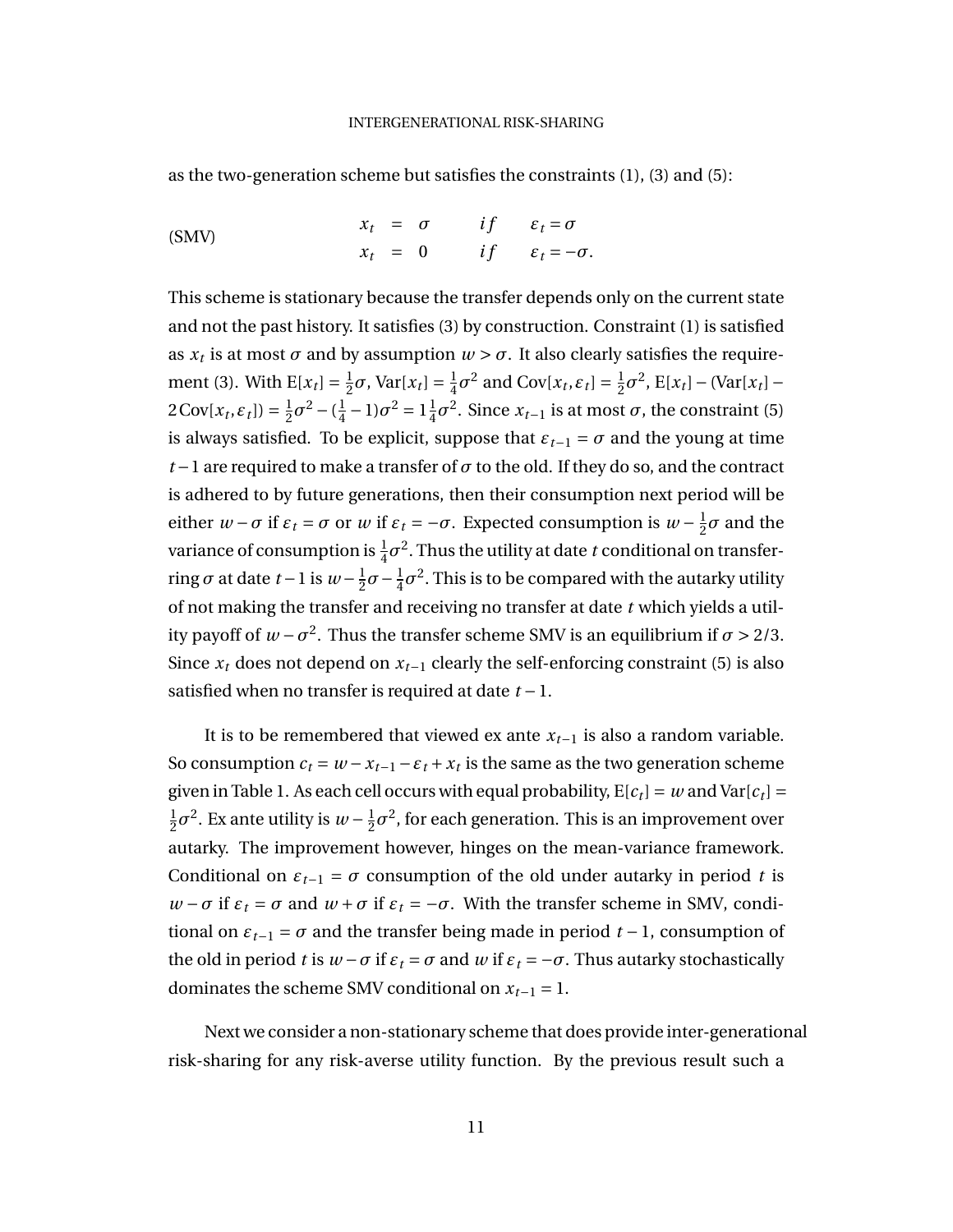scheme must be non-stationary. However, we shall impose an additional constraint that the scheme is actuarially fair. Actuarially fair schemes will satisfy the martingale property

$$
E[x_t] = x_{t-1}
$$

for almost all histories  $h^t$  so that each generations expects to pay into the scheme exactly the same on average as the proceeding generation. Starting from  $x_0 = 0$ , let

$$
x_t = \max[0, x_{t-1} + \beta^{t-1} \varepsilon_t]
$$

where  $β ∈ (0, 1)$ . In scheme AF if  $x_t > 0$ , we have  $c_t = w ± (1 - β^{t-1})σ$ . Transfers satisfy the martingale property that  $E[x_{t+1} | x_t > 0] = x_t$  and  $E[c_{t+1} | x_t > 0] = w$ . Further the variance of consumption is

$$
Var[c_{t+1} | x_t > 0] = (1 - \beta^t (2 - \beta^t)) \sigma^2
$$

which is less than the autarky variance of  $\sigma^2$ . Thus for  $x_t > 0$ , the scheme has a mean preserving reduction in risk and for any risk averse utility function will be preferred to autarky. The only histories where  $x_t = 0$  are those where there has been no positive shock in the past, i.e.  $\varepsilon_{\tau} = \sigma$  for all  $\tau < t$ . When  $x_t = 0$  the scheme provides a no less consumption in each state. Consumption is undiminished at *w* + *σ* when *ε* = −*σ* and is *w* − (1 − *β*<sup>*t*−1</sup>)*σ* > *w* − *σ* when *ε* = *σ*. Thus when *x*<sub>*t*</sub> = 0 the scheme is clearly preferred over autarky. In this case  $E[x_{t+1} | x_t = 0] = \sigma/2$ . The effect of this is that although  $E[x_t] = x_{t-1}$  along almost all histories, there is still growth in *x<sup>t</sup>* . This has to be the case for any risk sharing scheme which satisfies (3) starting from  $x_0 = 0$ .

#### 6. CONCLUSION

It has been shown that it is possible to have some intergenerational risk sharing even when each generation can unilaterally renege on any risk sharing transfers if it is to their own advantage. This contradicts the claim made in Gordon and Varian (1988) that in these circumstances no intergenerational risk sharing is possible. Further it has been shown that any time consistent intergenera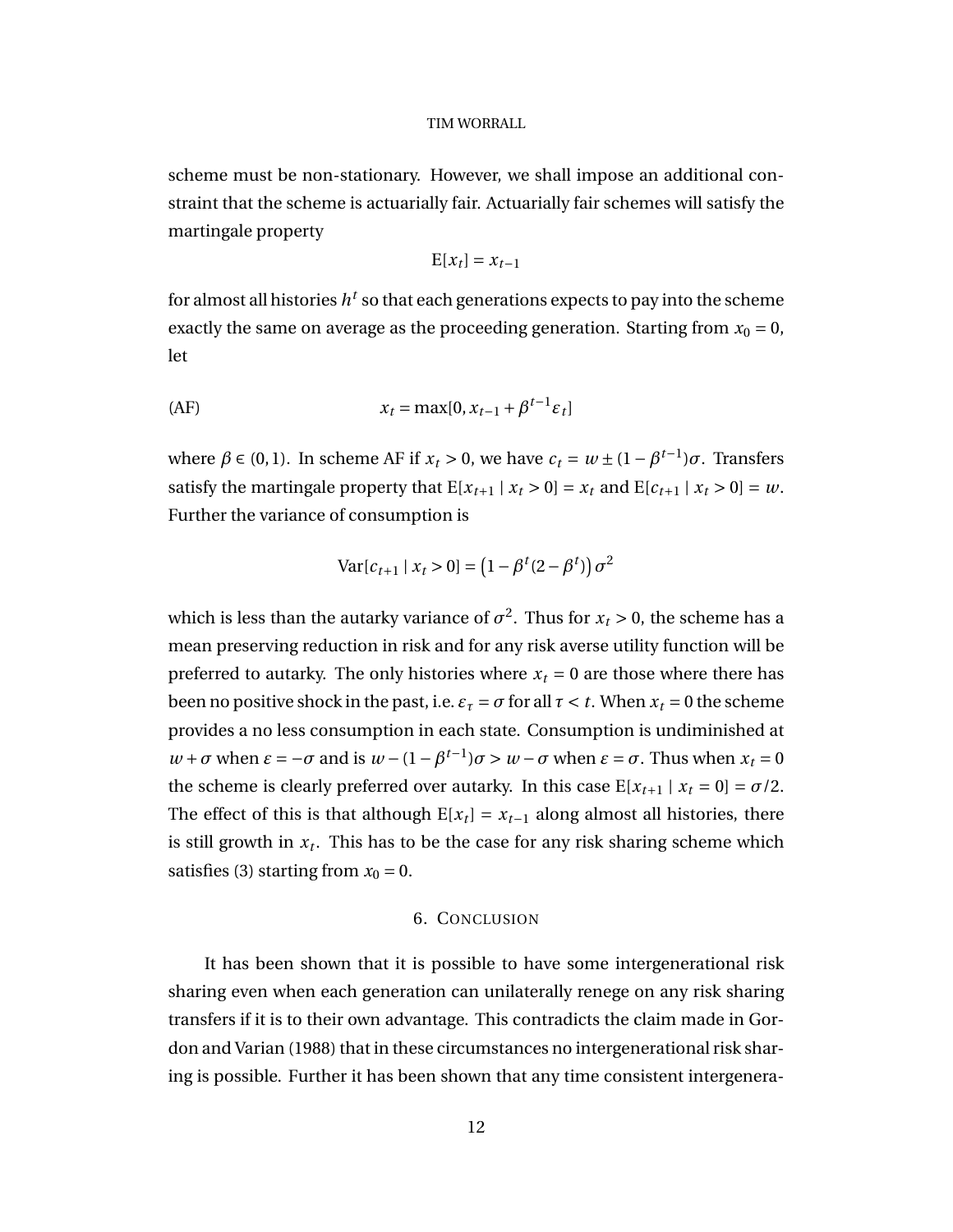tional risk sharing must take the form of a non-stationary state contingent pension payable by the young to the old generation if the utility function is monotonically increasing.

Although the Gordon-Varian model is very useful for considering inter-generational risk-sharing and has been the basis for a number of studies there is much that is left out of account. First since utility depends on consumption when old there is no consumption-investment trade-off for the young and all resources are invested. Secondly the only source of uncertainty is the rate of return on savings. In a more general model there could be uncertainty to the endowments of the young and old generations. Thirdly there is no physical long-lived asset such as capital or land and all savings depreciate after one period. Fourthly there in no per-capita or population growth. All of these factors would be important extensions to the model. Moreover, these extensions might prove quite critical. Consider for example, the case where the expected returns on savings is strictly positive. The transfers from the old to the young are inefficient because expected return is forgone. Risk-sharing might still be achieved if the benefits from risksharing outweigh this inefficiency. However

Future work should be directed at finding optimum time consistent schemes and studying more general stochastic overlapping generations models with growth and capital accumulation.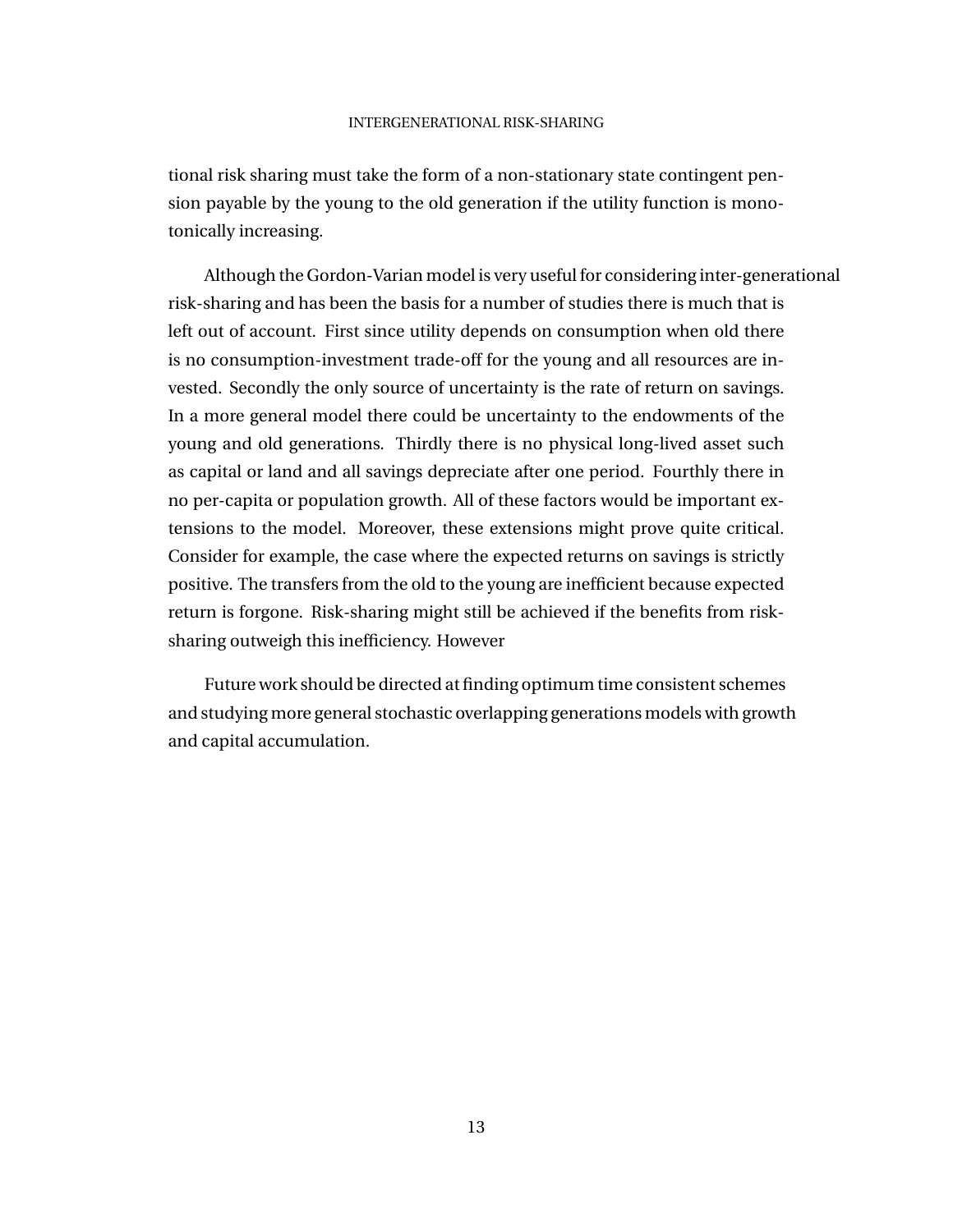#### APPENDIX

**Proof** of equation (2) that  $Var[x_t] = \frac{n-1}{n}$ *n* 2*n*−1  $\frac{l-1}{6}\sigma^2$ 

The rule for determination of the transfer is:

$$
x_t = \begin{cases} 0 & \text{for } t = 0\\ x_{t-1} + \varepsilon_t - \sum_{i=0}^{t-1} \frac{\varepsilon_{t-i}}{n} & \text{for } t < n\\ x_{t-1} + \varepsilon_t - \sum_{i=0}^{n-1} \frac{\varepsilon_{t-i}}{n} & \text{for } t \ge n. \end{cases}
$$

Repeated substitutions to give

$$
x_t = \sum_{i=0}^{n-1} \frac{n-1-i}{n} \epsilon_{t-i}
$$

or writing it out in full

$$
x_{t} = \frac{n-1}{n} \epsilon_{t} + \frac{n-2}{n} \epsilon_{t-1} + \frac{n-3}{n} \epsilon_{t-2} + \cdots
$$

$$
+ \frac{(n-1)-(n-2)}{n} \epsilon_{t-(n-2)} + \frac{(n-1)-(n-1)}{n} \epsilon_{t-(n-1)}.
$$

Since the Var $[\epsilon_t] = \sigma^2$  and  $Cov[\epsilon_{t-i}, \epsilon_{t-j}] = 0$  for  $i \neq j$ , the variance of  $x_t$  is determined by the sum of the squares of the coefficients. Thus it is necessary to calculate the partial sum

$$
s_n = 1^2 + 2^2 + 3^2 + \dots + (n-2)^2 + (n-1)^2
$$
.

One simple way to calculate this sum is to use the method of difference sequences which shows that

$$
s_n = 1 \binom{n}{2} + 2 \binom{n}{3}.
$$

Hence

$$
s_n = \frac{n(n-1)}{2} + \frac{2n(n-1)(n-2)}{6} = \frac{n(n-1)(2n-1)}{6}.
$$

Since the sum of the squares of the coefficients is  $\frac{s_n}{n^2}$  we have

$$
Var[x_t] = \frac{s_n}{n^2} \sigma^2 = \frac{(n-1)}{n} \frac{(2n-1)}{6} \sigma^2.
$$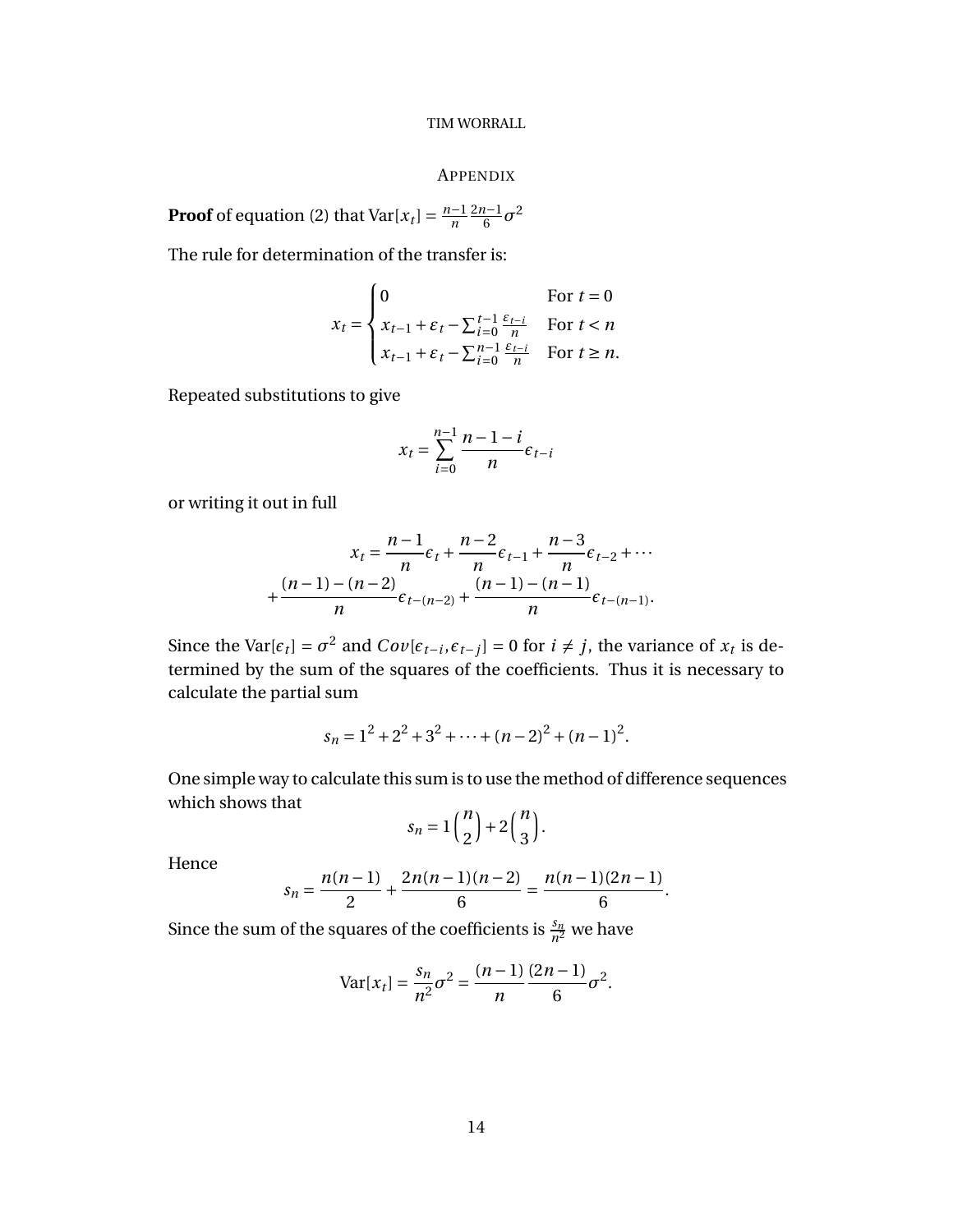#### INTERGENERATIONAL RISK-SHARING

#### **REFERENCES**

- CRÉMER, J. (1986): "Cooperation in Ongoing Organizations," *Quarterly Journal of Economics*, 101(1), 33–49.
- DEMANAGE, G. (2002): "On Optimality of Intergenerational Risk Sharing," *Economic Theory*, 20(1), 1–27.

(2005): "On Sustainable Pay As You Go Systems," Discussion Paper 2005- 05, Paris-Jourdan Sciences Economiques.

- ENDERS, W., AND H. E. LAPAN (1982): "Social Security Taxation and Intergenerational Risk Sharing," *International Economic Review*, 23(3), 647–658.
- GORDON, R. H., AND H. R. VARIAN (1988): "Intergenerational Risk Sharing," *Journal of Public Economics*, 37(2), 185–202.
- GOTTARDI, P., AND F. KUBLER (2006): "Social Security and Risk Sharing," Discussion Paper 1705, CESifo Group, Munich.
- HAMMOND, P. (1975): "Charity: Altruism and Cooperative Egoism," in *Altruism, Morality, and Economics*, ed. by E. Phelps, pp. 81–92. Russel Sage Foundation.
- HASSLER, J., AND A. LINDBECK (1997): "Intergenerational Risk Sharing, Stability and Optimality of Alternative Pension Systems," Discussion Paper 1774, Centre for Economic Policy Research.
- KANDORI, M. (1992): "Repeated Games Played by Overlapping Generations of Players," *Review of Economic Studies*, 59(1), 81–92.
- KRUEGER, D., AND F. KUBLER (2006): "Pareto-Improving Social Security Reform when Financial Markets are Incomplete?," *American Economic Review*, 96(3), 737–755.
- MARINI, G., AND P. SCARAMOZZINO (1999): "Social Security and Intergenerational Equity," *Journal of Economics*, 70(1), 17–35.
- O'CONNELL, S. A., AND S. P. ZELDES (1988): "Rational Ponzi Games," *International Economic Review*, 29(3), 431–450.
- RANGEL, A., AND R. ZECKHAUSER (2001): "Can Markets and Political Institutions Generate Optimal Intergenerational Risk Sharing?," in *Risk Aspects of Investment Based Social Security Reform*, ed. by J. Campbell, and M. Feldstein, pp. 113–141. The University of Chicago Press.